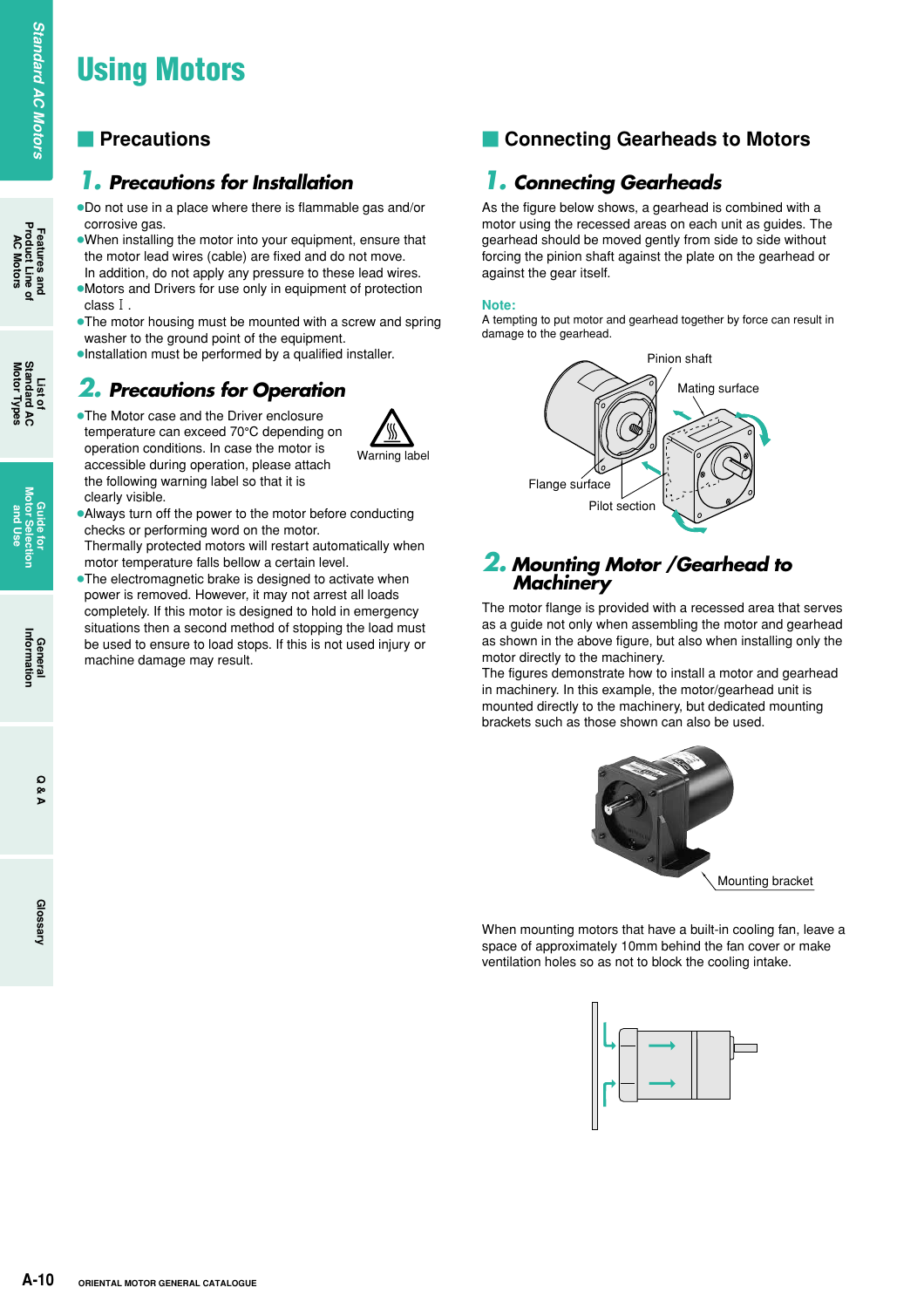**Guide for Motor Selection and Use**

Guide for<br>**Aotor Selectior** 

#### **• Installation conditions**

Install the motor and capacitor in a location that meets the following conditions. Using the motor and capacitor in a location that does not satisfy these conditions could damage it.

- Indoors (this product is designed and manufactured to be installed within another device)
- Ambient temperature :  $-10^{\circ}$ C $\sim$ +40°C (avoid freezing) (Part of motor:  $0^{\circ}$ C $\sim$  +50 $^{\circ}$ C)
- Ambient humidity: 85% max. (avoid condensation)
- Not exposed to explosive, flammable or corrosive gas
- Not exposed to direct sunlight
- Not exposed to dust
- Not exposed to water or oil
- Place where heat can escape easily
- Not exposed to continuous vibration or excessive impact
- 1000 meters or less above sea level.
- Overvoltage Category II, Pollution Degree2, Class1(for EN/IEC standards)
- Some products are different.

Please refer to each product page.

#### **For GN and GU type Gearheads**

Use the screws provided with the gearhead and secure all the parts so that there are no gaps between the motor flange face and the recessed area of the gearhead.



#### **BH series**

**BH** series motors are provided as a gearmotor for easy installation. Use the screws provided with the product to attach the unit from the motor side.



#### **For 5GU**□**KBH type Gearheads**

Before mounting the gearhead to machinery, assemble the motor and the gearhead using the screws provided.



#### **For Right Angle Gearheads**

Before mounting the right angle gearhead to machinery, assemble the motor and the gearhead using the screws provided.



#### **Mounting Decimal Gearhead to GN and GU type Gearheads**

Use the screws provided with the decimal gearhead and secure all the parts so that there are no gaps between the motor flange face and the recessed area of the decimal gearhead, or between the decimal gearhead and the gearhead's recessed area.

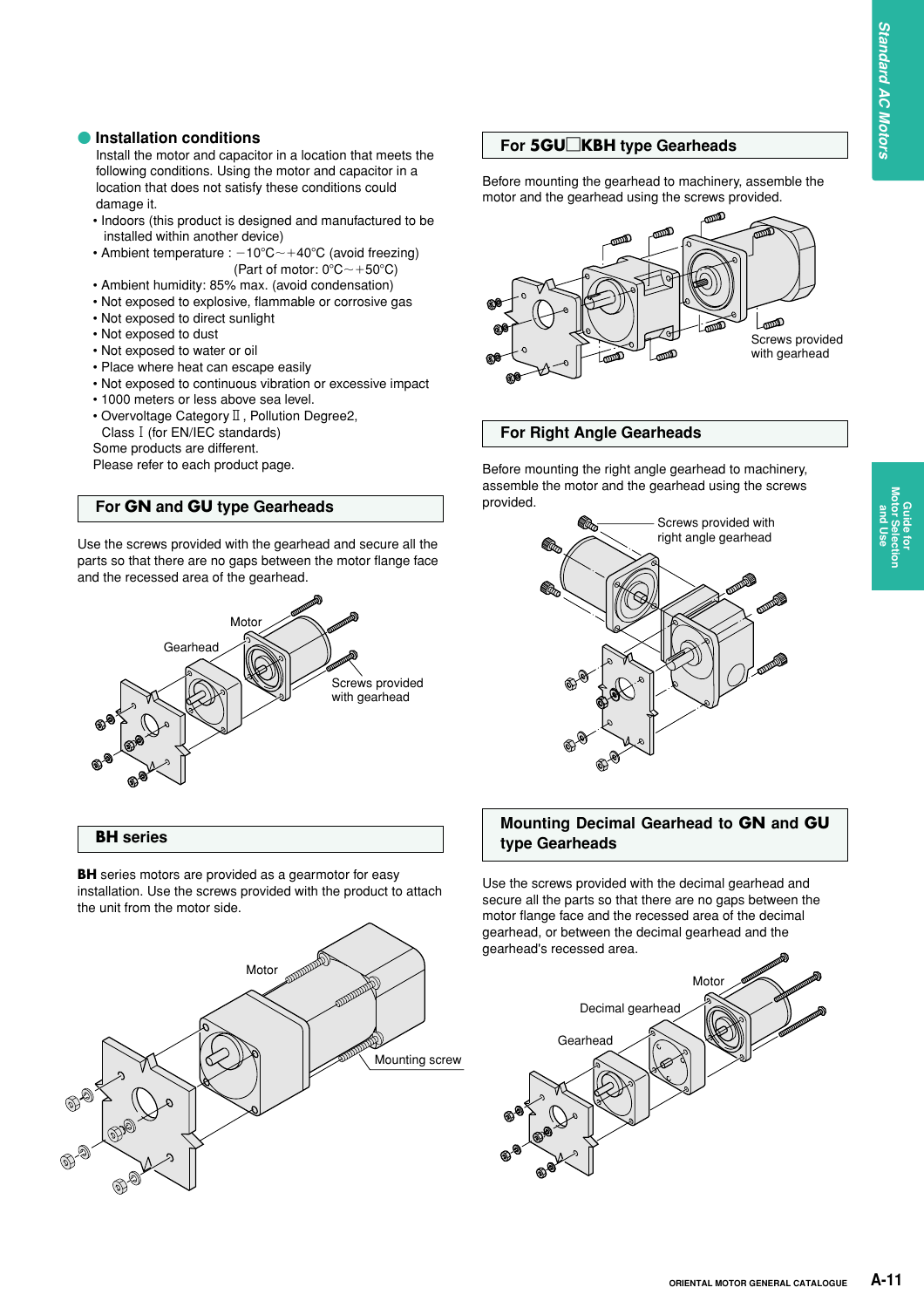#### **For FBL**2**, AXH, HBL Series**

The **FBL**2, **AXH**, **HBL** series is the combination motor type in which the motor and gear head are pre-installed. Use the included installation screws to install on the device.



*3. Dimensions of Mounting Holes*

mounting holes is shown below.

Motor Frame Size 42mm sq. 60mm sq. 70mm sq. 80mm sq. 90mm sq. 104mm sq.

*4. Securing Load to Output Shaft*

a shaft flat on the motor output shaft.

The output shafts of high power gearheads are provided with a key way to secure the load, while the shafts of gearheads with comparatively low power have been given a shaft flat. Round shaft motors come in two types, those with and without

- ( )shows dimension of geared type **AXH015**.

φA φC

Each product's dimension drawing shows the mounting holes dimension with diametrical pitch. The distance between

B

B 33.94(31)-49.50 57.98 66.47 73.54 84.85

Unit=mm



**Shaft Flat 2GN** Type Gearheads Round shaft motors with frame size of 80mm sq. and 90mm sq. **AXH015** Type



**Key Way 3GN, 4GN, 5GN, 5GU** type **BHI62**□**T-**□**, FBL575CY-**□**, FBL5120CY-**□**, AXH230KC-**□**, AXH450KC-**□ **HBL560N-**□**, HBL5100N-**□ gearheads

In round shaft types, the output shaft has a tolerance of h7 in diameter and is finished to a eccentricity of 2/100. Therefore, when connecting a load to the shaft, take measurements using a dial gauge or similar instrument. To couple to a shaft, use a helical coupling, to avoid unnecessary strain on the shaft. The same procedure applies when securing a load to gearheads.

#### **Securing Load to Shaft Flat**

With a shaft flat, use a locking screw to ensure that the load does not slip. We recommend using double point screws or other screws with strong locking power.

#### **Securing Load Using Key Way**

Secure loads using the key provided with the gearhead, fitting it into a key way.

#### **Note:**

Ensure that the gearhead shaft is not subjected to shock in the axial direction, since this will have an adverse effect on the bearings. Be especially careful not to use a hammer when inserting the key.

Locking screw  $\bigcap$ 



The figure below shows the dimensions of a 4 mm key way. With a 5 mm key way, way size would be  $5 + 0.040$ , more accurate than the 4 mm groove.  $\Omega$ 

#### **Dimensions of Key Way Dimensions of Key**





**List of**<br>Standard AC **Motor Types Standard AC** 

**Aotor Types** 

**AC Motors**

**Features and<br>Product Line c**<br>AC Motors

**Standard AC Motors**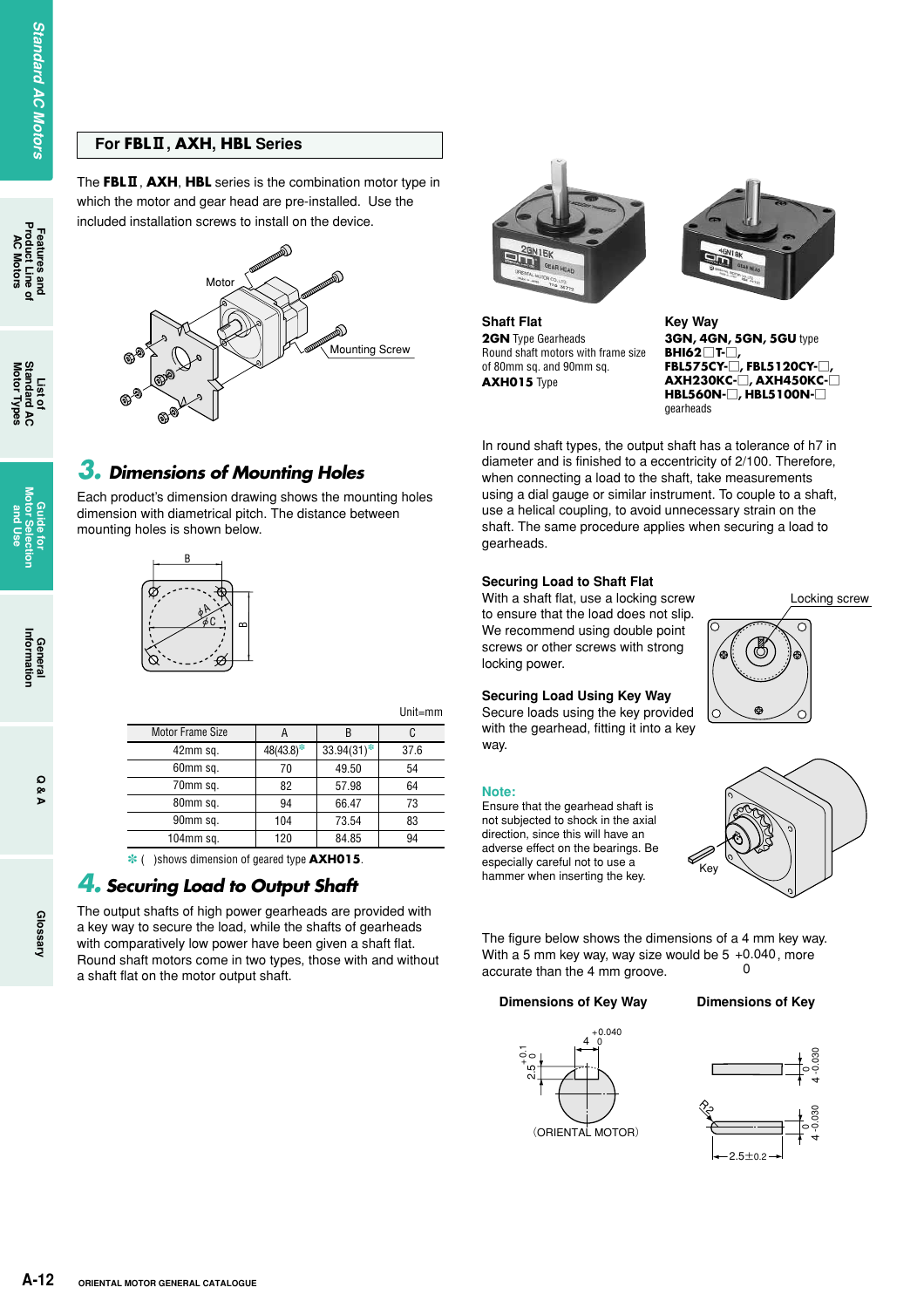И

**Guide for Motor Selection and Use**

# *5. Screw Dimensions*

#### **GN type, GU type, BH Series, FBL**2 **Series, AXH Series, HBL Series, FPW Series, Gearheads**

The following screws are provided with the gearhead and decimal gearhead.





| Gearhead                                                                    |                 |                          |                | <b>Screws</b>  |                 |
|-----------------------------------------------------------------------------|-----------------|--------------------------|----------------|----------------|-----------------|
| Model                                                                       | $L^1$ (mm)      | $L^{1}+L^{2}$ (mm)       | $\ell$ (mm)    | Size of Screws | Shape of Screws |
| <b>2GN3K~18K</b> $(L1 = 30)$                                                | $\overline{37}$ |                          | 50<br>M4 P0.7  |                |                 |
| 2GN25K~180K $(L1 = 40)$                                                     | 47              |                          | 60             |                |                 |
| 3GN3K~18K                                                                   | 39              |                          | 50             |                |                 |
| 3GN25K~180K                                                                 | 49              |                          | 65             | (1)            |                 |
| 4GN3K~18K                                                                   | 39              | $\overline{\phantom{0}}$ | 50             | M5 P0.8        |                 |
| 4GN25K~180K                                                                 | 49.5            |                          | 65             |                |                 |
| <b>5GN3K~18K</b> $(L1 = 42)$                                                | 49.5            | $\overline{\phantom{0}}$ | 65             |                |                 |
| 5GN25K~180K $(L1 = 60)$                                                     | 67.5            | $\overline{\phantom{0}}$ | 80             | M6 P1.0        |                 |
| 5GU□KB                                                                      | 72.5            |                          | 95             |                | $\overline{2}$  |
| <b>2GN10XK</b> (Decimal Gearhead)                                           |                 | 73                       | 85             | M4 P0.7        |                 |
| <b>3GN10XK</b> (Decimal Gearhead)                                           |                 | 79                       | 90             | M5 P0.8        | (1)             |
| <b>4GN10XK</b> (Decimal Gearhead)                                           |                 | 81.5                     | 95             |                |                 |
| <b>5GN10XK</b> (Decimal Gearhead)                                           |                 | 104.5                    | 120<br>M6 P1.0 |                |                 |
| <b>5GU10XKB</b> (Decimal Gearhead)                                          |                 | 112.5                    | 140            |                |                 |
| <b>BHI62</b> $\overline{I}$ <b>T-3</b> $\sim$ <b>150</b> (Combination type) | 83              | $\overline{\phantom{0}}$ | 100            |                |                 |
| FBL575CY-5~20, FBL5120CY-5~20 (Combination type)                            | 55              |                          | 75             | M8 P1.25       |                 |
| FBL575CY-30~100, FBL5120CY-30~100 (Combination type)                        | 68              |                          | 90             |                |                 |
| FBL575CY-200, FBL5120CY-200 (Combination type)                              | 74              |                          | 95             |                |                 |
| AXH230KC-5~20 (Combination type)                                            | 34              |                          | 50             |                |                 |
| AXH230KC-30~100 (Combination type)                                          | 38              |                          | 55             | M4 P0.7        |                 |
| AXH230KC-200 (Combination type)                                             | 43              |                          | 60             |                |                 |
| AXH450KC-5~20 (Combination type)                                            | 41              |                          | 65             |                |                 |
| AXH450KC-30~100 (Combination type)                                          | 46              |                          | 70             | M6 P1.0        | (2)             |
| <b>AXH450KC-200</b> (Combination type)                                      | 51              |                          | 75             |                |                 |
| HBL560N-5~20, HBL5100N-5~20 (Combination type)                              | 55              |                          | 75             |                |                 |
| HBL560N-30~100, HBL5100N-30~100 (Combination type)                          | 68              |                          | 90             | M5 P0.8        |                 |
| HBL560N-200, HBL5100N-200 (Combination type)                                | 74              |                          | 95             |                |                 |
| $FPW425C-$                                                                  | 59              |                          | 80             | M6 P1.0        |                 |
| $FPW540C-TE$                                                                | 72.5            |                          | 90             |                |                 |
| $FPW560C-TE$                                                                | 74.5            |                          | 90             | M8 P1.25       |                 |
| $FPW690C-TE$                                                                | 82.5            |                          | 100            |                |                 |

● The figures of L<sup>1</sup>+L<sup>2</sup> refer to sizes when a decimal gearhead and a gearhead with gear reduction ratio of 25:1 or greater are connected.

 $\bullet$  4 washers and 4 hexagonal nuts are provided with the screws.

- Stainless steel screws are provided with the **FPW** series.

#### **5GU**□**KBH Type and Right-Angle Gearhead**

To assemble the motor and gearhead, use the screws provided with the gearhead. To mount an additional decimal gearhead, use the screws provided with the decimal gearhead. To attach the gearhead to other devices, obtain the screws separately.

| Gearhead           |      |                             | <b>Screws</b> |                                |               |
|--------------------|------|-----------------------------|---------------|--------------------------------|---------------|
| Model              |      | $L^3$ (mm) $L^2 + L^3$ (mm) | $\ell$ (mm)   | Size of Screws Shape of Screws |               |
| 5GU□KBH            | 17.5 |                             | 20            | M6 P1.0                        |               |
| 4GN□RH, 4GN□RA     |      |                             | 15            | M5 P0.8                        | $\circled{2}$ |
| $5GN$ RH, $5GN$ RA |      |                             | 20            |                                |               |
| 5GU□RH, 5GU□RA     |      |                             | 20            | M6 P1.0                        |               |

● 4 Spring lock washers and 4 Plain washers are provided with the screws.

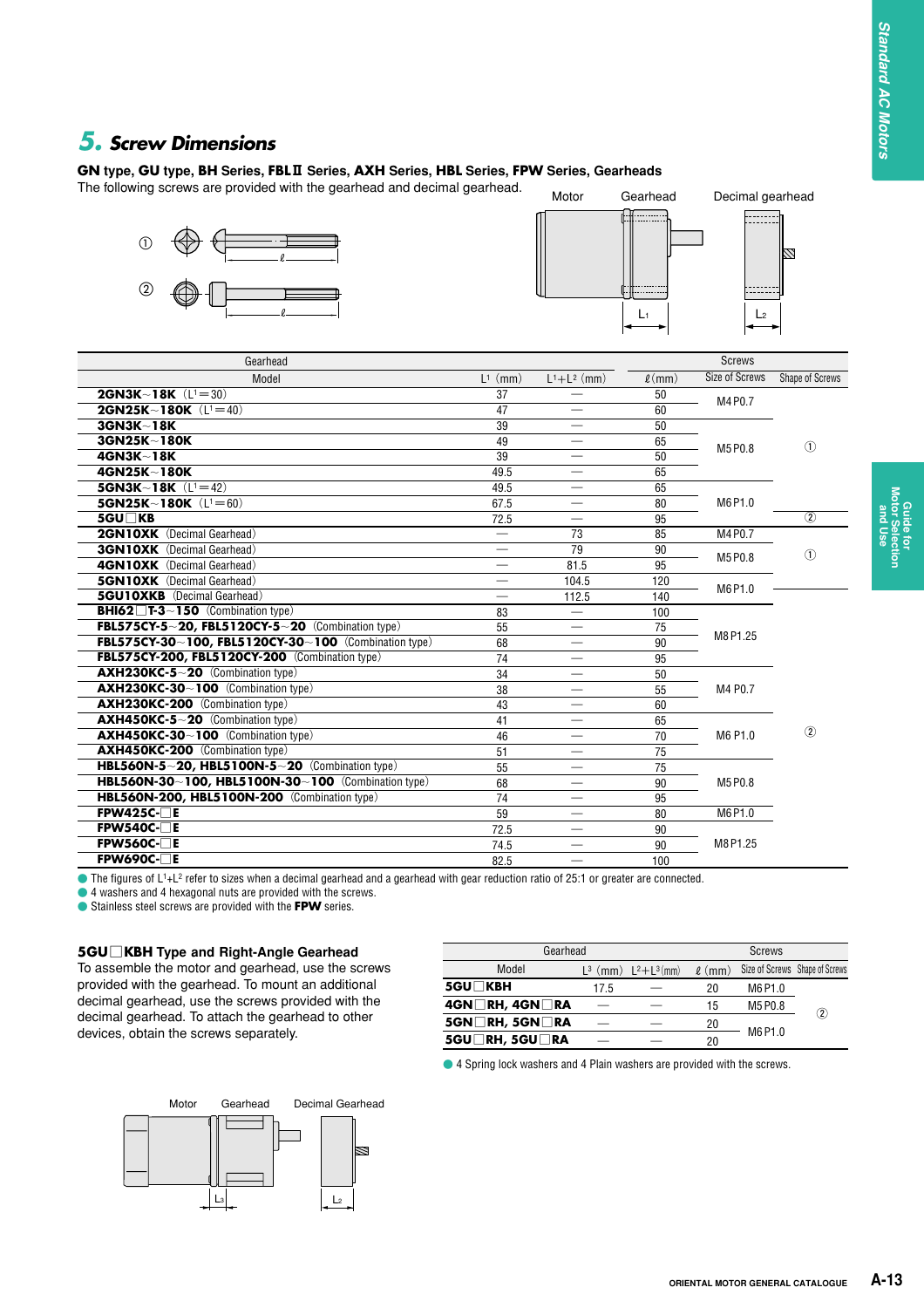# **Control circuit installation**

# *1. Control circuit installation method*

When installing the driver, speed control pack, control unit and other control circuits in the device, use the fittings and screws that are provided. (DIN rail installation plates are also available as an option. For details, refer to Page A-227.)

#### **Note:**

When attaching the driver in an enclosed space such as a control box, or somewhere close to a heat-radiating object, vent holes should be used to prevent the drivers from overheating. If the ambient temperature listed in the installation conditions for the control circuit is exceeded, use forced-air cooling with a fan.

#### - **FBL**2 **Series**\*



**Back Mounting**

### - **AXH, HBL Series**

**Use M3 screws for mounting** (not provided)

**Base Mounting**



- **MSS.W Series**\*

4-M3 Countersink (provided)

# **Glossary**





 $*$  To improve ventilation, mount the speed control pack in an upright position as shown in the figures above.

### **• AXU, US** Series Control unit

**Secure the control unit, using the mounting holes, so that there are no gaps between the metal plate and the control unit.**



# *2. Installation conditions*

Install the driver, speed control pack and speed control unit in a location that meets the following conditions. Using the unit in a location that does not satisfy these conditions could cause damage.

- Indoors (this product is designed and manufactured to be installed within another device)
- Ambient temperature : Depends on the product, so see the appropriate page.
- Ambient humidity : 85% max. (avoid condensation)
- Not exposed to explosive, flammable or corrosive gas
- Not exposed to direct sunlight
- Not exposed to dust
- Not exposed to water or oil
- Place where heat can escape easily
- Not exposed to continuous vibration or excessive impact • 1000 meters or less above sea level.
- Overvoltage Category  $\mathbb I$  , Pollution Degree 2, Class  $\mathrm I$
- (for EN/IEC Standards)

**AXH** Series: Overvoltage Category I, Class<sup>III</sup>

# *3. Mounting Two or More Drivers*

When mounting two or more drivers, separate them by a space of at least 20mm. Leave at least 25mm between of space the driver and other devices or structures.



**Features and<br>Product Line of<br>AC Motors AC Motors**

**List of<br>Standard AC<br>Motor Types Motor Types Standard AC** 

> **Guide for Motor Selection and Use**

> > **General**<br>Information **Information**

> > > **Q & A**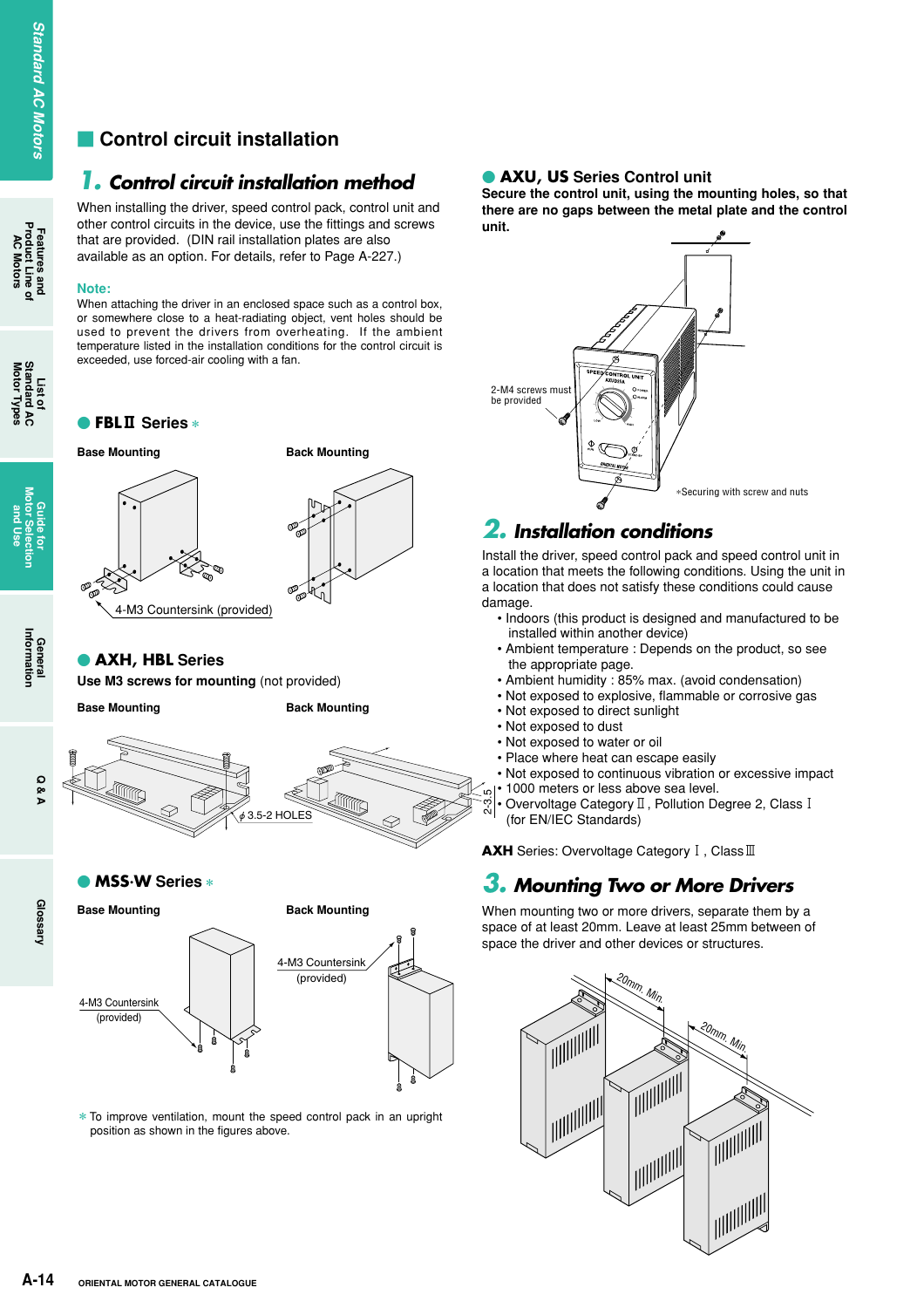**Guide for Motor Selection and Use**

**Guide for<br>Motor Selection** 

#### - **AXU Series**

When you want to mount the control unit inside the housing, mount it to ensure that one of two heat radiation holes of the control unit faces downward.



Mount the control unit 25mm or more away from the housing and other equipment inside the housing in the horizontal direction, and 50mm or more away in the vertical direction.

#### - **AXH, HBL Series**

Mount the driver 20mm or more away from the housing and other equipment inside the housing in the horizontal direction, and 50mm or more away in the vertical direction.

When actually installed in a device, the ambient temperature depends on the situations. Do not exceed the ambient temperature mentioned in installation conditions.

# **Using Motors**

# *1. Power*

Oriental Motor standard AC motors are available for singlephase 220V, 230V, 110V, 115V and three-phase 400V specifications.

Capacitors must always be connected to single-phase motors.

# *2. Direction of Rotation*

Clockwise (CW) and counterclockwise (CCW) direction of rotation, as referred to in the motor connection diagrams of this catalog, is defined as the direction of rotation when viewing the mounting face end of the motor. The direction of



rotation of a gearhead used with the motor is determined by its design and, depending on the gear ratio, may be the same or the opposite of the direction of rotation of the motor. Changing the direction of rotation of the gearhead can be done by changing the direction of rotation of the motor.

#### **• Induction Motors**

Change the direction of motor rotation only after the motor comes to a complete stop. If an attempt is made to change the direction of rotation while the motor is rotating, the motor may ignore the reversing command or change its direction of rotation after some delay.

#### **Example**



#### **• Reversible Motors**

The direction of rotation can be reversed during motor rotation using a switch. Moving the switch to CW causes the motor to rotate clockwise; moving the switch to CCW causes the motor to rotate counterclockwise.

#### **Example**



### **• Contact capacity**

Connect a CR circuit (surge suppressor) like that in the drawing in order to protect the contacts.



| Code                                      | Contact capacity, others                | Remarks                          |
|-------------------------------------------|-----------------------------------------|----------------------------------|
| SW                                        | AC125V 5A mim. or                       |                                  |
|                                           | AC250V 5A mim. (Induction load)         |                                  |
| $Ro = 5 \sim 200 \Omega$<br>$Ro \cdot Co$ |                                         | Accessories<br><b>EPCR1201-2</b> |
|                                           | $Co = 0.1 \sim 0.2 \mu F$ 200WV (400WV) | A-224                            |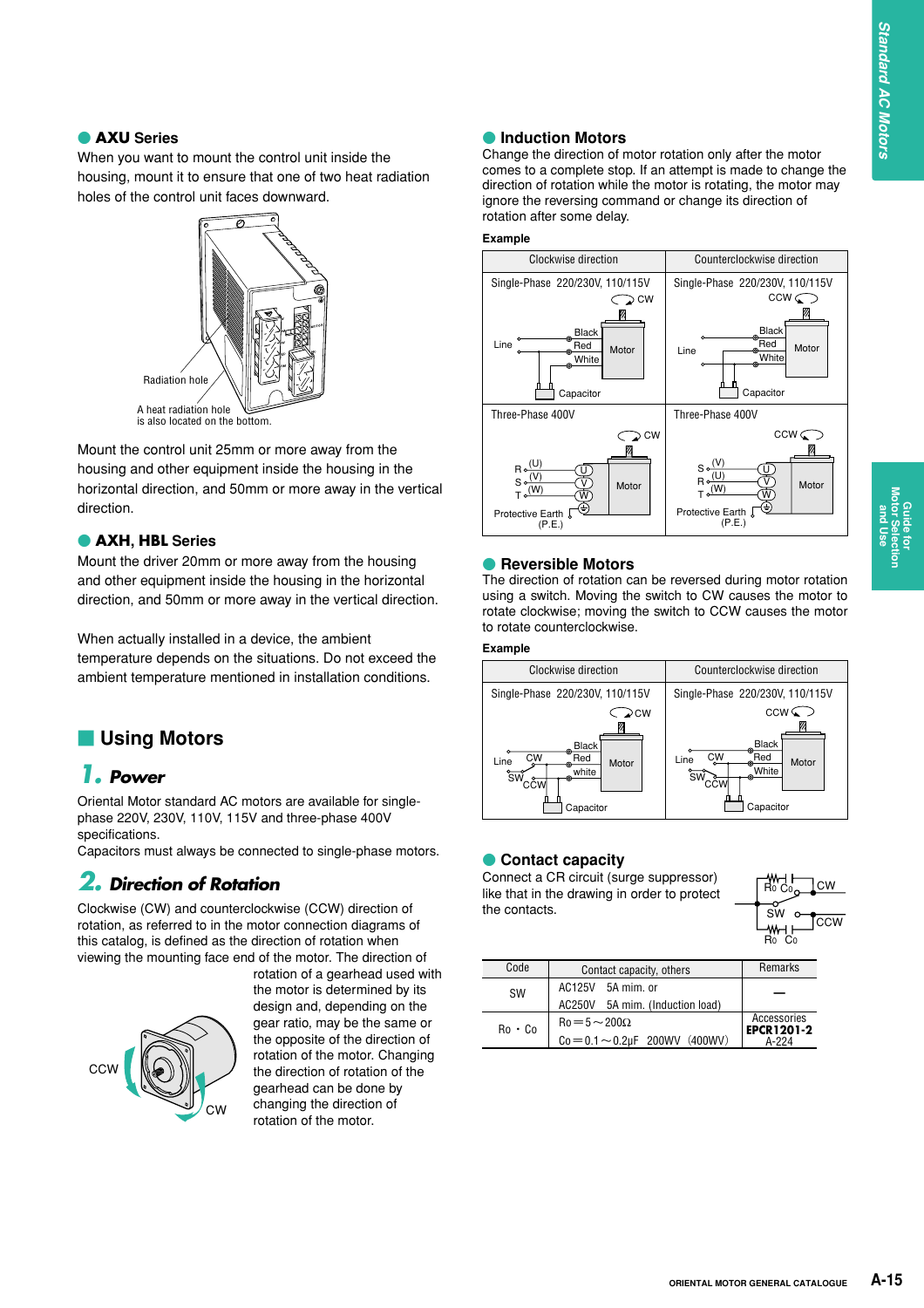# *3. Grounding*

Oriental Motor's products are designed as Class I apparatus. Therefore, a protective ground should be established to protect against electric shocks when mounting our products on other equipment.

A protective ground can be established by directly mounting the motor flange on a metal chassis that is grounded to the user's equipment. Also, in cases where the ground wire is provided, a protective ground can be set up according to the method indicated below.

 $\bullet$  **Lead Wire Type and Small Terminal Box Type** Any one of the four mounting bolts may be used to attach the ground wire to the motor casing when installing the unit. If necessary, remove all paint that may impede conductivity around the bolt mounting hole.



-**Terminal Box Type** (for **4IK, 4RK, 5IK, 5RK** and **BH** types) Connect the ground wire to the ground terminal inside the terminal Box.



# *4. Terminal Box*

Induction motors and reversible motors are available with mounted terminal boxes for easy and secure connections of electrical wiring. They are suitable for automated and laborsaving applications where their ability to withstand rough operating conditions is essential, e.g. for machine tools and plant machinery.

#### **• Types of Terminal Boxes**

Depending on the motor model two types of terminal boxes are available: a small terminal box and a large terminal box, the latter being outfitted with a pressure sealing ring at the point of cord entry.

#### **Small Terminal Box (for 2IK and 2RK types)**

Light, compact and with in-line arrangement of terminals for ease of connection.



#### **Terminal Box (for 4IK**, **4RK**, **5IK**, **5RK** and **BH types)** A cable clamp and pressure sealing ring securely fasten the cable at two points.



The material of the terminal box is a PBT resin with excellent insulation performance. The terminal block has met safety standards and been recognized ro certified by major certification bodies.

When connecting cables to the terminal block, unfasten the screw of the connector and insert the lead wire with a screw driver. Then insert the lead wire to the insert port and refasten the screw securely.

**Features and Product Line of AC Motors**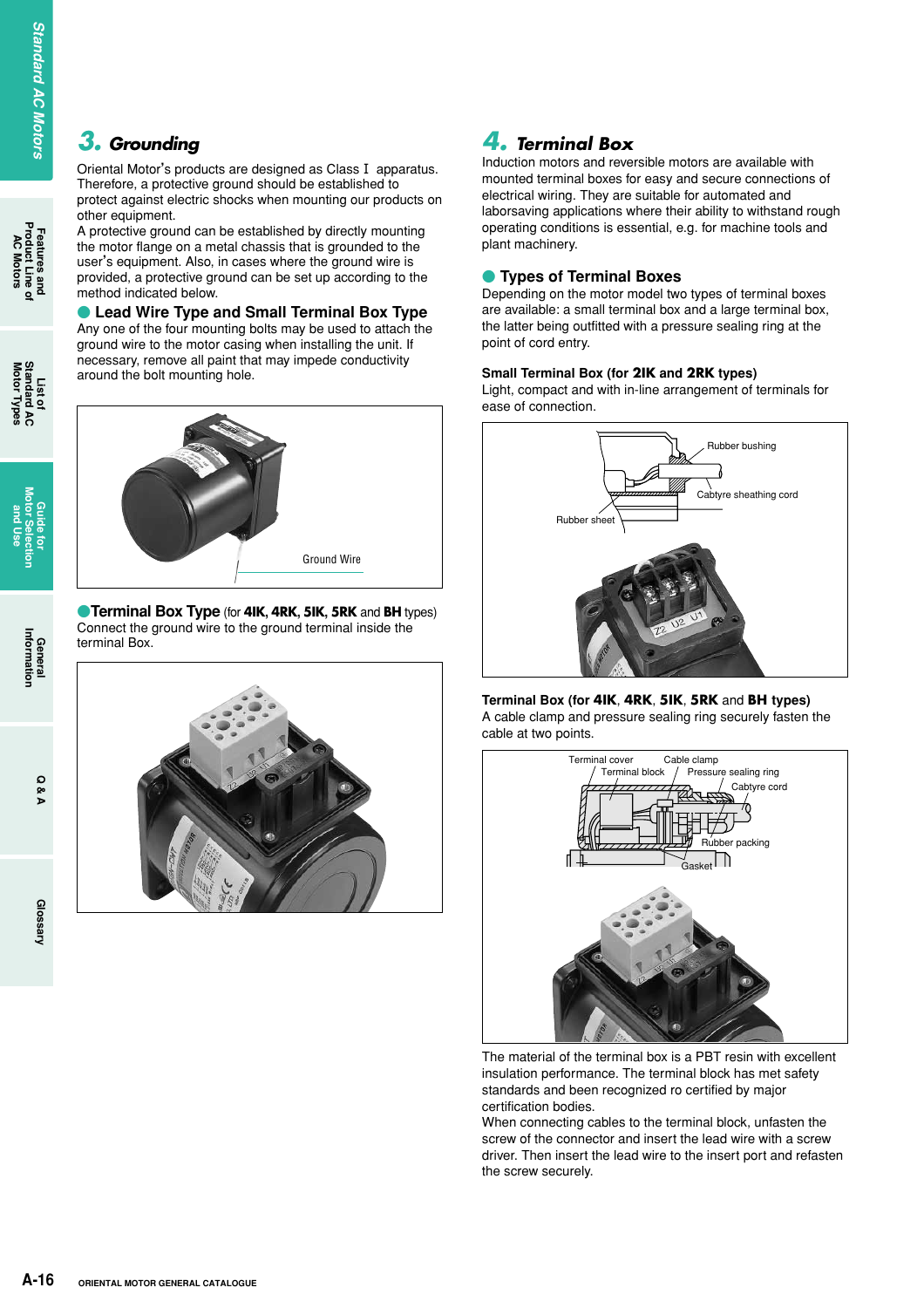Diameter of the suitable cabtyre cable:  $\phi$ 6mm ~  $\phi$ 12mm. Lead wires specifications Thickness:  $0.2$ mm<sup>2</sup> ~ 4.0mm<sup>2</sup> (AWG 24 ~ 12) Length of strip : 8mm



The terminal block and cable clamp can be opened to make the wiring simple.

# *5. Capacitor*

Capacitor motors are wound so that the axis of the primary coil and the secondary coil poles are 90˚ apart. The capacitor is connected in series to the secondary coil and its function is to advance the phase of the current flowing in the secondary coil.

Our single-phase motors are capacitor motors. When using a capacitor with the motor, make sure that the rated capacitance and voltage as indicated on the capacitor correspond to the specifications on the motor and that all electrical connections are correct.

#### **Capacitance**

If a capacitor of the wrong value is used, motor vibration and heat generation will become abnormally large and operation will become unstable due to a loss of torque. For this reason, always use a capacitor of the correct capacitance. Capacitance is indicated by the unit of microfarads  $(\mu F)$ .

#### **Rated Voltage**

Using the motor beyond the rated voltage can drastically shorten the operating life of the capacitor. Always use a capacitor of proper voltage ratings. The voltage rating of the capacitor is indicated in the unit of Volts (VAC).

#### **Type of Capacitor**

The capacitor used with Oriental Motor products are rectangular shape and meet either both of the VDE and UL safety standards or just the UL safety standard.

#### **• Connecting the Capacitor**



## **• Installing the Capacitor Example 2 Unit Emm**





Use screws of size M-4 to install the capacitor to your machine.

**Note : When motors are running, a voltage of twice the motor power supply voltage is applied across the terminals of the capacitor. The terminals must therefore be insulated to ensure safety.**

**and Use**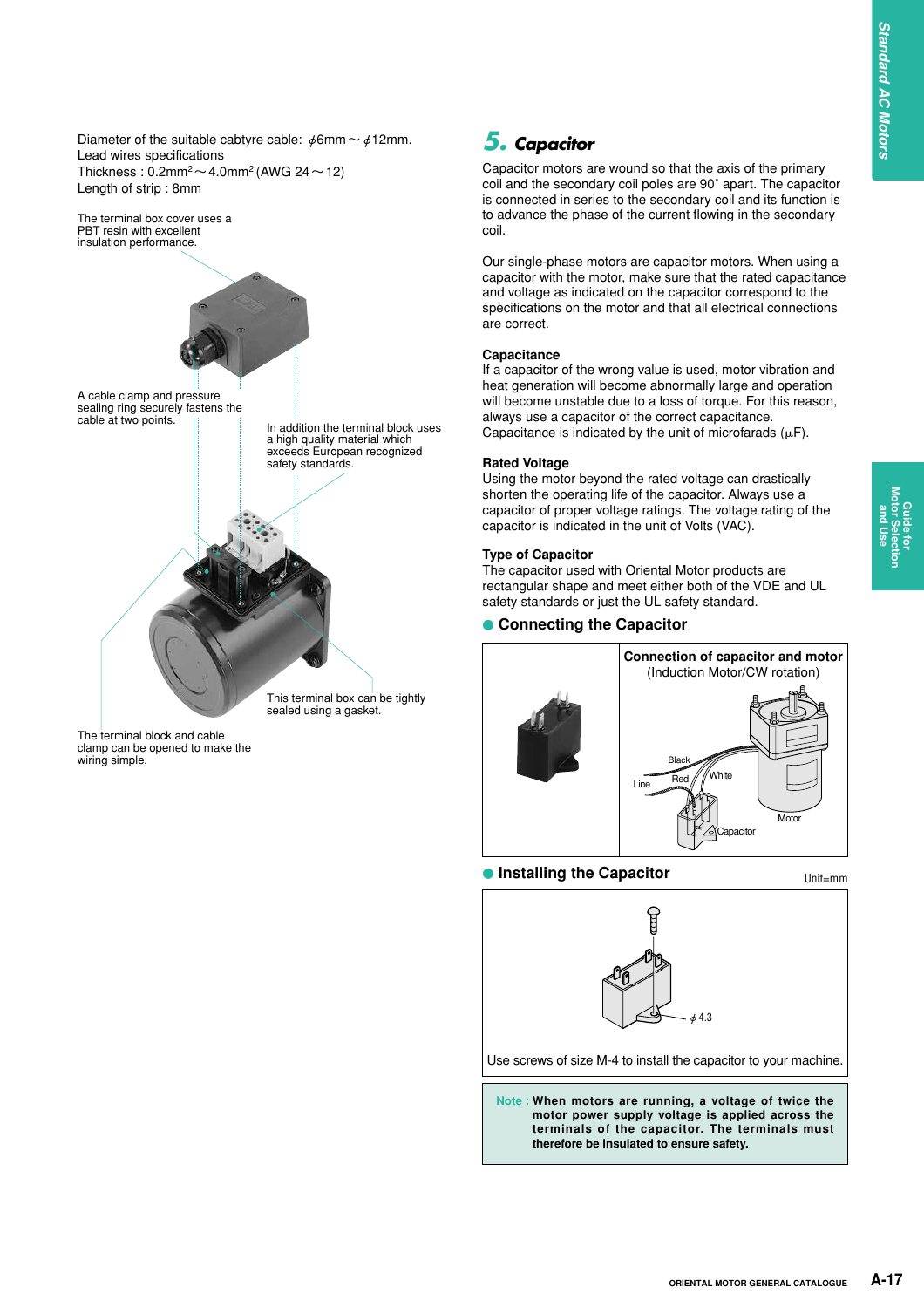# **Features and<br>Product Line c<br>AC Motors AC Motors**

**List of<br>Standard AC<br>Motor Types Motor Types Standard AC** 

# **Glossary**

## *6. Ambient Temperature and Temperature Rise in Motor*

The ambient temperature and the rise of the motor temperature are limiting parameters for the suitability of a motor in a given application.

#### **Ambient Temperature**

Use motors at ambient temperatures between  $-10^{\circ}$ C and  $+40^{\circ}$ C. (Part of motor : between 0°C and  $+50^{\circ}$ C). When used at temperatures outside of this range, an additional rise in temperature caused by motor operation may lead to deterioration of the winding insulation of the motor or may drastically shorten the operating life of the ball bearings. Low ambient temperatures result in problems primarily with starting characteristics. Inner friction of the motor increases with the decrease in viscosity of gearhead and ball bearing lubricants resulting in a slower ramp-up of the motor or failure of the motor to start.

#### **Temperature Rise in Motor**

When a motor is operating, all energy losses of the motor are transformed into heat, causing the motor temperature to rise.

#### **• Induction Motors**

The induction motor, which is rated for continuous duty, reaches the saturation point of temperature rise after two or three hours of operation, whereupon the temperature stabilizes.

#### **• Reversible Motors**

Reversible motors reach their limit for temperature rise after 30 minutes of operation. If operation continues beyond that normal temperature rise, it may lead to damage or shortened life of the motor.

#### **Measuring the Temperature Rise**

The following is a description of the methods Oriental Motor uses for temperature measurement and for the determination of the maximum allowable temperature rise of a motor.

#### **• Thermometer Method**

The temperature at which the temperature rise during motor operation becomes saturated is measured using a thermometer or thermocouple attached to the center of the motor case. The temperature rise is defined as the difference between the ambient temperature and the measured temperature.

#### **• Resistance Change Method**

In this method, the coil resistance is measured before running and again after a period of running. The measurement should be taken at the point of maximum temperature rise.

The point of the highest motor temperature rise is the windings. For this reason, the maximum allowable temperature of the windings is the one stated in the EN/IEC, UL, CSA standards for the given type of insulation materials. Some Oriental Motor motors employ Class B insulation. According to EN/IEC, UL, CSA standards, the temperature of the windings is  $130^\circ$ C.

Note that if the motor is started and stopped frequently, if the direction of motor rotation is frequently changed, or if the motor is frequently brought to an instantaneous stop using an electromagnetic brake or similar mechanism, the temperature of the motor may rise more than that of normal operation. The lower the temperature, the longer the life of the motor. Some of the motors are equipped with a thermal protector as overheat protection.

\*Some of the motors have Type E insulation (120˚C) .

**Although the motor case may become very hot while the motor is in operation, in some case as high as 90100˚C, this does not indicate a malfunction. Take precautions against heat before touching the motor, and avoid accidents by keeping flammable materials away from the motor.** 

# *7. Service Life of an AC Motor*

The service life of an AC motor is affected by a number of factors, but in most cases it is determined by the bearings. The useful life of a bearing is represented in terms of 1) mechanical life and 2) grease life, as described below.

#### **[Bearing life]**

-Mechanical life affected by rolling fatigue

Grease life affected by grease deterioration due to heat The AC motor's bearing life is estimated based on the grease life, since the bearing life is more affected by grease deterioration due to heat than the load applied to the bearing. Temperature is the primary determinant of grease life, meaning that grease life is significantly affected by temperature. Grease life will be more extended at a lower temperature as long as it is within the ambient temperature range specified in the motor's general specifications. Among the AC motors manufactured by Oriental Motor, the World **K** Series motor employs bearings that offer an especially high resistance to temperature. The graph below shows the estimated average life characteristic of the World **K** Series motor based on actual data measured with regard to the motor case's surface temperature.

According to this graph, the estimated average life is approximately 10,000 hours when the motor case's surface temperature is 105˚C and 20,000 hours at 87˚C. These results indicate that the service life doubles when the surface temperature of the motor case is lower by about 18˚C. For the service life of a gearhead, see page A-22.